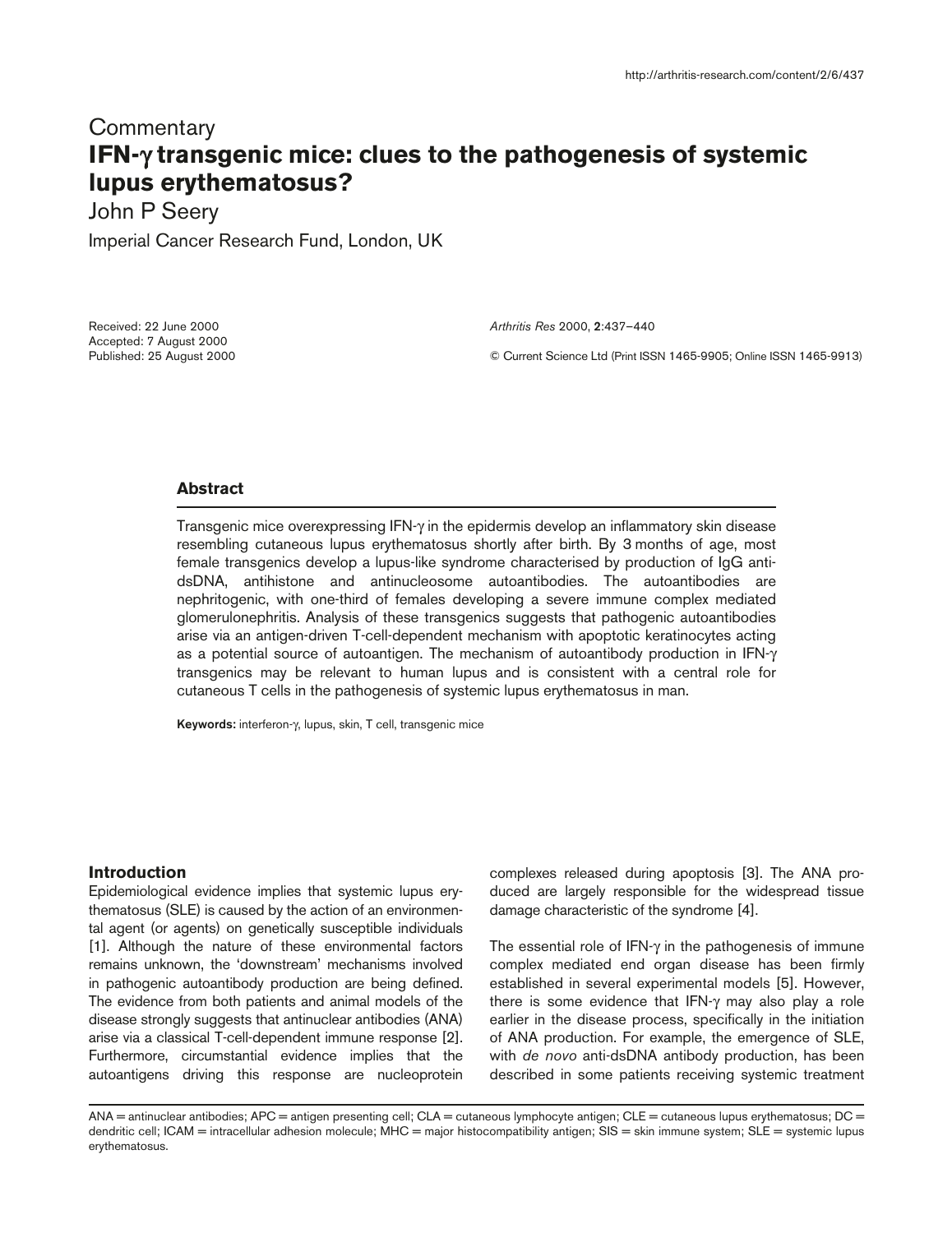with IFN-γ, suggesting that excess amounts of the cytokine in susceptible individuals can trigger an autoimmune response relevant to SLE [6]. This contention is supported by results from transgenic mice expressing IFN-γ under the control of the involucrin promoter [7].

## **IFN-**γ **transgenic mice develop a lupus-like syndrome**

Involucrin is a component of the keratinocyte cell envelope and its expression is essentially limited to the suprabasal layers of stratified squamous epithelia [8]. In order to study the role of IFN-γ in the pathogenesis of inflammatory skin disease, we generated transgenic mice expressing the cytokine under the influence of the involucrin promoter [7]. Transgenics have markedly elevated levels of IFN-γ protein in the skin and, shortly after birth, develop an inflammatory skin lesion characterised histologically by a dermal mononuclear infiltrate [7]. Most female transgenics over 3 months of age also produce high levels of IgG antinucleosome, antihistone and anti-dsDNA antibodies. The autoantibodies are nephritogenic, with at least one-third of females developing a severe immune complex mediated glomerulonephritis. Autoantibodies against extractable nuclear antigens are rarer but are present in some female animals. Male IFN-γ transgenics do not develop the lupus phenotype [9].

IFN-γ has been overexpressed in several extracutaneous tissues, in all cases resulting in the development of only organ specific autoimmunity [10,11]. Taken with our findings, this implies that the skin immune system (SIS) in females has specific properties that, under the wrong circumstances, can trigger the lupus autoimmune response. How does the SIS generate ANA?

# **The mechanism of ANA production in IFN-**γ **transgenic mice**

By generating IFN-γ transgenic mice congenitally deficient in  $\alpha\beta$  T cells, we showed that autoantibody production and end organ damage in this model are completely dependent on the presence of functional  $\alpha\beta$  T cells [12], strongly implying that, as in the human disease, the ANA of IFN-γ transgenics arise via a classical antigen-driven T-cell-dependent immune response. What is the source of self-nuclear antigen in these animals and how is it presented to autoreactive T cells?

IFN-γ is a potent stimulus of keratinocyte apoptosis, and both the basal layer of the epidermis and the dermis of IFN-γ transgenics contain large amounts of terminal deoxynucleotidyl transferase-mediated dUTP nick endlabelling positive material [12]. This material is a likely source of autoantigen in these animals as the self-antigens of SLE are known to cluster in the surface blebs of apoptotic keratinocytes [13]. IFN-γ can stimulate apoptosis by a number of mechanisms; facilitation of Fas/FasL interactions, however, appears to be of particular relevance in keratinocytes [14]. IFN-γ upregulates keratinocyte Fas expression and cells in the epidermal basal layer of IFN-γ transgenics strongly express Fas (Seery *et al*, unpublished observations). Furthermore, immunocytes expressing FasL are present in the dermal infiltrate (Seery *et al*, unpublished observations). It is therefore possible that IFN-γ facilitates a productive interaction between these ligands leading to keratinocyte apoptosis. The fact that epidermal apoptosis in these animals is sensitive to inhibition with the pan-caspase inhibitor carbobenzoxy-valyl-alanylaspartyl-(beta-*o*-methyl)-fluoromethylketone (Seery *et al*, unpublished observations) supports this concept as Fas independent mechanisms of IFN-γ induced apoptosis are augmented by this agent [15].

Histological examination of the skin of IFN-γ transgenics suggests two possible mechanisms by which apoptotic material may be presented to autoreactive T cells. First, basal cells in IFN-γ transgenics strongly express major histocompatibility antigen (MHC) class II and intracellular adhesion molecule (ICAM) [7], and there is evidence that under some circumstances keratinocytes may act as antigen presenting cells (APC) [16,17]. We could not, however, demonstrate B7 expression in the epidermis of these animals and, in the absence of such costimulatory molecules, presentation of antigen by keratinocytes may be tolerogenic (*vide infra*) [17]. An alternative mechanism of autoreactive T-cell activation is suggested by analysis of epidermal dendritic cell (DC) distribution in IFN-γ transgenics. There is evidence that DCs migrate from inflamed skin to the draining lymph nodes in these animals [7]. Furthermore, remnants of apoptotic cells are known to be taken up by DCs [3]. It seems likely that apoptotic material carried from the skin by these professional APC is presented to autoreactive T cells in the lymph nodes draining the skin, with subsequent activation of B-cell ANA production [12].

# **IFN-**γ **in human SLE: a central role for cutaneous T cells?**

Cutaneous lupus erythematosus (CLE) shares many features with IFN-γ induced skin disease: a dermal mononuclear infiltrate with FasL-positive immunocytes present [18], keratinocyte ICAM, MHC and Fas expression [19,20], abundant epidermal apoptotic cells ('sunburn cells') and loss of DCs from the epidermis [21,22]. Interestingly, CLE is a prominent feature of iatrogenic IFN-γ induced lupus in man [6]. If IFN-γ is involved in triggering CLE, this implies that activated T cells (as the major *in vivo* source of the cytokine) may play a central role in the pathogenesis of the naturally occurring disease. The fact that refractory CLE responds to CD4+ T-cell depleting antibodies is at least consistent with this possibility [23]. Cutaneous lymphocyte antigen (CLA)-positive T cells have been implicated in the pathogenesis of diverse skin lesions including psoriasis, lichen planus and alopecia areata [24]. CLE as a T-cell-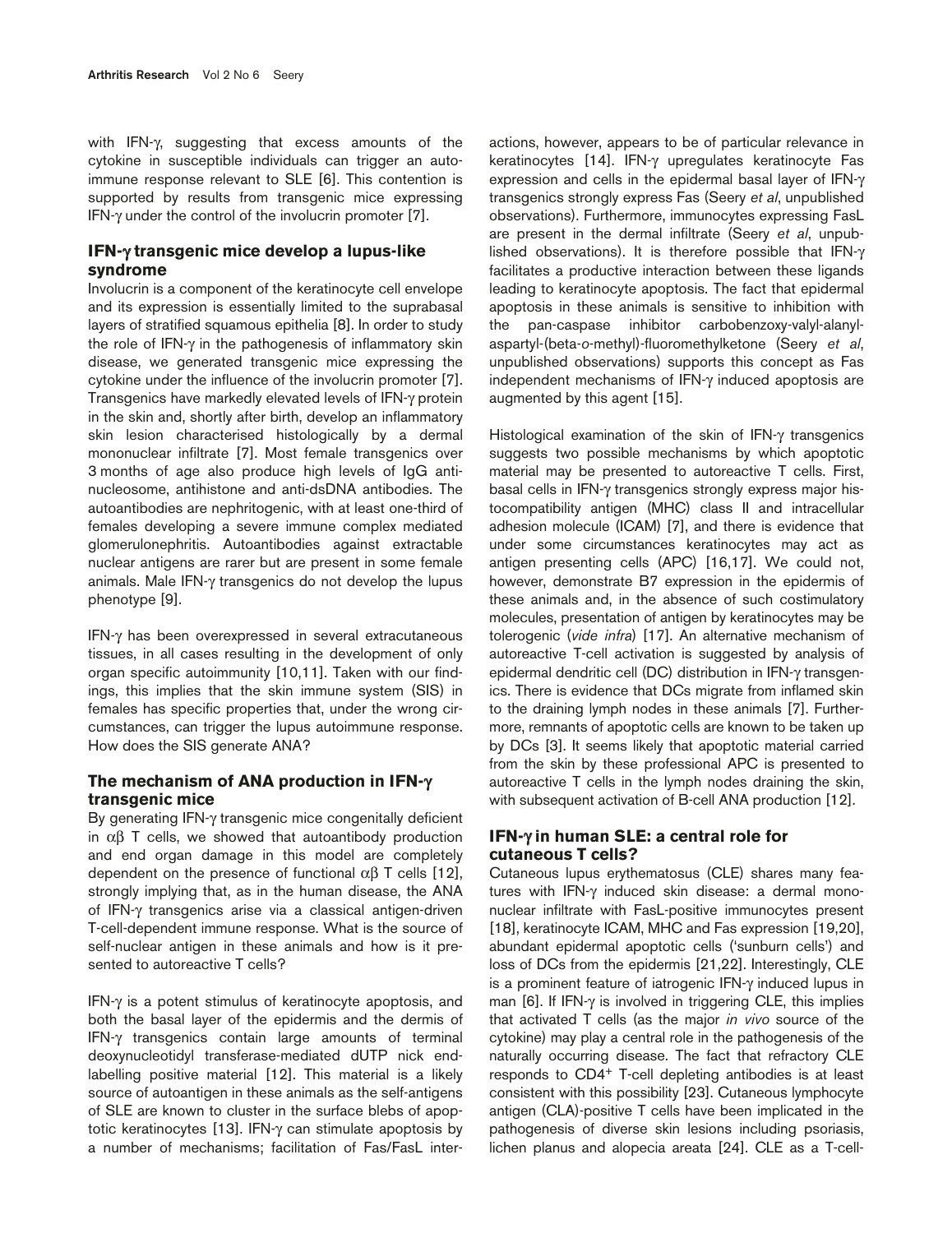#### **Figure 1**



Proposed role of CLA-positive T cells in lupus pathogenesis. In response to a range of noxious stimuli, keratinocytes undergo apoptosis and promote the formation of a cutaneous inflammatory infiltrate via the release of pro-inflammatory cytokines (PC) (acute phase). In susceptible individuals, apoptotic material taken up by DCs is transported to draining lymph nodes and is presented to autoreactive T cells (T). Once activated, these T cells stimulate production of ANA by specific B cells (B). CLA-positive T cells are activated and migrate back to the site of injury. IFN-γ produced by these activated cells triggers further basal cell apoptosis by facilitating a productive interaction between keratinocyte Fas and FasL on infiltrating immunocytes. The T-cell infiltrate hence triggers production of its own stimulating antigen and the process becomes self-perpetuating (chronic phase) and self-amplifying. With chronic exposure to antigen, the immune response undergoes affinity maturation. Apoptotic material taken up by DCs further stimulates both infiltrating and lymph node (LN) resident T cells. IFN-γ also induces ICAM and MHC expression in basal keratinocytes. Presentation of apoptotic material taken up by these cells is tolerogenic to T cells (see text), providing a possible safety valve to switch the process off [29]. In this model, genetic defects leading to excessive keratinocyte apoptosis or alterations in the balance of uptake, and processing of apoptotic material by professional and non-professional APCs could determine an individual's susceptibility to SLE.

mediated disease raises some interesting possibilities because the lesion would be self-amplifying and would provide a potential site of ANA production (Figure 1). A

central role for cutaneous T cells in lupus pathogenesis could also explain the apparently contradictory therapeutic response of the systemic disease to UVA irradiation of the skin [25]. Activated T cells are sensitive to UVA induced apoptosis, whereas higher energy UVB could aggravate the systemic disease by inducing keratinocyte apoptosis [26]. There are, however, a number of obvious objections to the hypothesis outlined in Figure 1. Although skin disease is common in SLE, it is by no means universal [27]. Cases without clinically apparent cutaneous involvement presumably have an alternative source of apoptosis derived antigen. Nevertheless, it is worth noting that, in murine lupus models without clinically overt skin lesions, histological examination can reveal subclinical abnormalities. Furthermore, irradiation of the skin in these animals can affect the systemic disease process [28].

### **Conclusion**

Transgenic models of human disease have a number of limitations. Tissues generally have a limited number of ways in which they respond to insult. Several different types of noxious agents may give rise to a similar pathological picture without necessarily bearing an aetiological relationship to the naturally occurring human disease. However, data from IFN-γ transgenic mice suggest that the SIS is at least capable of playing the central role in SLE pathogenesis. The fact that the lupus-like syndrome in these animals mirrors the human disease in arising via a classical T-cell-dependent mechanism may make it a useful model in which to study specific immunomodulatory therapies.

#### **Acknowledgements**

I thank Dr JM Carroll, Dr EC Wang, Dr V Cattell and Dr FM Watt for interesting discussions and ideas during the course of this work.

#### **References**

- 1. Kaplan D: **The onset of disease in twins and siblings with systemic lupus erythematosus**. *J Rheumatol* 1984, **11**:648–652.
- 2. Radic MZ, Weigert M: **Genetic and structural evidence for antigen selection of anti-DNA antibodies**. *Ann Rev Immunol* 1994, **12**:487– 520.
- 3. Walport MJ: **Lupus, DNase and defective disposal of cellular debris**. *Nat Genet* 2000, **25**:135–136.
- 4. Berden JH: **Lupus nephritis**. *Kidney Int* 1997, **52**:538–558.
- 5. Kuroiwa T, Lee EG: **Cellular interactions in the pathogenesis of lupus nephritis**: **the role of T cells and macrophages in the amplification of the inflammatory process in the kidney**. *Lupus* 1998, **7**: 597–603.
- 6. Graninger WB, Hassfeld W, Pesau BB, Machold KP, Zielinski CC, Smolen JS: **Induction of systemic lupus erythemtosus by interferon-gamma in a patient with rheumatoid arthritis**. *J Rheumatol* 1991, **18**:1621–1622.
- 7. Carroll JM, Crompton T, Seery JP, Watt FM: **Transgenic mice expressing IFN-**γ **in the epidermis have eczema, hair hypopigmentation and hair loss**. *J Invest Dermatol* 1997, **108**:412–422.
- 8. Carroll JM, Albers KM, Garlick JA, Harrington R, Taichman LB: **Tissueand stratum-specific expression of the human involucrin promoter in transgenic mice**. *Proc Natl Acad Sci USA* 1993, **90**: 10270–10274.
- 9. Seery JP, Carroll JM, Cattell V, Watt FM: **Antinuclear autoantibodies and lupus nephritis in transgenic mice expressing interferon** γ **in the epidermis**. *J Exp Med* 1997, **186**:1451–1459.